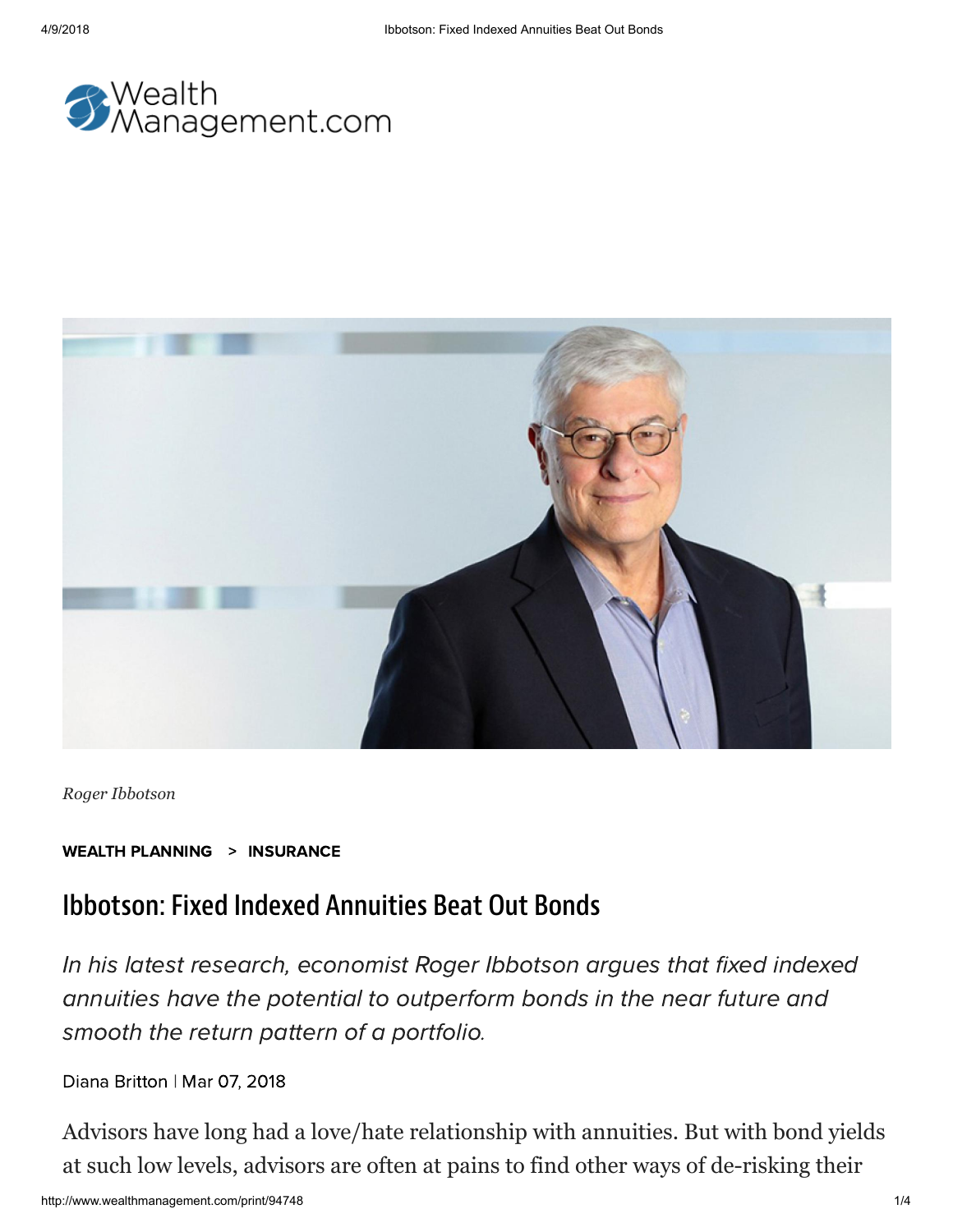clients' portfolios, especially as they approach retirement. In his latest research, Roger Ibbotson, the economist known for his Stock, Bonds, Bills and Inflation chart, argues that fixed indexed annuities have the potential to outperform bonds in the near future and smooth the return pattern of a portfolio, given their downside protection.

Ibbotson's seminal work was around the idea that as you take on more risk in a portfolio, you get a higher return. But that risk is volatility, and as one approaches retirement, they can't afford that lack of stability.

"I've always recognized you have to de-risk, and we see that bonds are not necessarily the way to go today because the yields are so low," Ibbotson said. "It's pretty hard to have a falling rate environment today, when yields are below 3 percent on bonds."

When added to a portfolio, fixed indexed annuities can smooth out the return pattern, he argues. A fixed indexed annuity is a contract issued and guaranteed by an insurance company; it is a tax-deferred accumulation vehicle whose growth is benchmarked to a stock market index, rather than an interest rate. They offer capital protection over a three-year period, and they're typically structured as nine to 12 year products. (An investor can get out early but there would be a penalty.) Most uncapped products—which are the ones Ibbotson simulated here—are based on an index subject to a floor and a participation rate.

In good years, you can make a lot of money because of the equity exposure. When the stock market is very risky, however, participation rates go down. But your return will never fall below 0 percent.

In the white paper, Fixed Indexed Annuities: Consider the Alternative, Ibbotson and his team at Zebra Capital Management ran hypothetical return simulations from 1927 to 2016, and found that net of fees, fixed indexed annuities had an annualized return of 5.81 percent, compared to 5.32 percent for long-term government bonds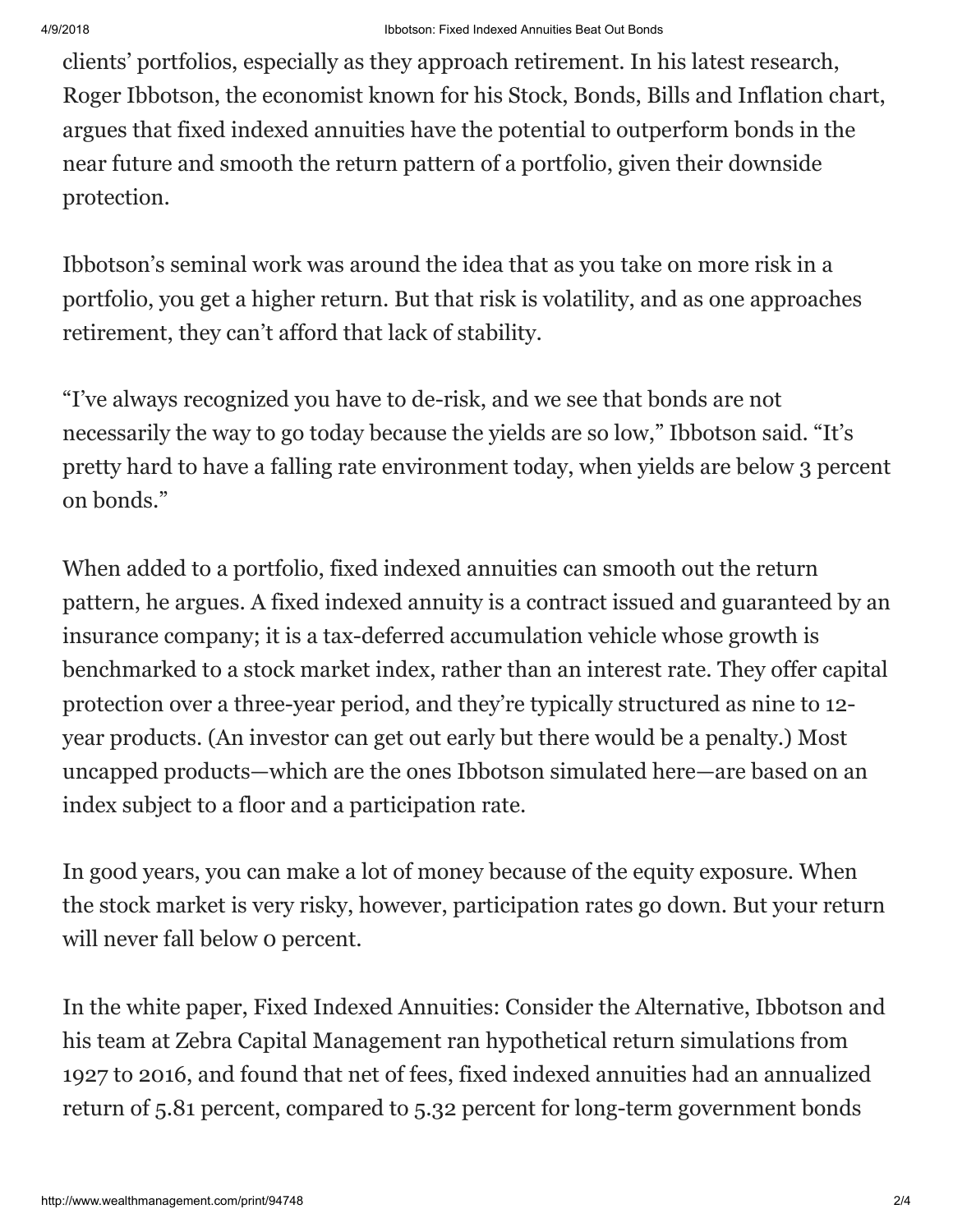and 9.92 percent for large-cap stocks over that period. And this is a period of both rising and falling yields.

| FIA Hypothetical Net Return (1927-2016) |                     |                          |        |  |  |
|-----------------------------------------|---------------------|--------------------------|--------|--|--|
|                                         | Large<br>Cap Stocks | Long Term<br>Gov't Bonds | FIA    |  |  |
| <b>Annualized Return</b>                | 9.92%               | 5.32%                    | 5.81%  |  |  |
| <b>Standard Deviation</b>               | 19.99%              | 9.97%                    | 10.01% |  |  |
| <b>Minimum Annualized 3-Year Return</b> | $-27.00\%$          | $-2.32%$                 | 0.00%  |  |  |
| <b>Maximum Annualized 3-Year Return</b> | 30.76%              | 23.30%                   | 27.56% |  |  |

Source: 2017 SBBI Yearbook, Roger G. Ibbotson, Duff & Phelps; Zebra Capital; AnnGen Development, LLC

Ibbotson also simulated different portfolios and how they would perform in below median bond return environments—which he believes we're heading into—versus above median bond return environments. During below median bond return environments from 1927 to 2016, a 60/40 (stocks and bonds) portfolio returned 7.6 percent, on average. That compares to 8.12 percent for a 60/20/20 (stocks, bonds, and fixed indexed annuities) portfolio and 8.63 percent for a 60/40 (stocks and fixed indexed annuities) portfolio.

Yet in above median bond return environments, adding fixed indexed annuities brought the returns down, albeit only slightly. (See chart.) Ibbotson says that's because in falling yield environments, a big chunk of the bond return comes from capital gains, and they often will outperform fixed indexed annuities because of that.